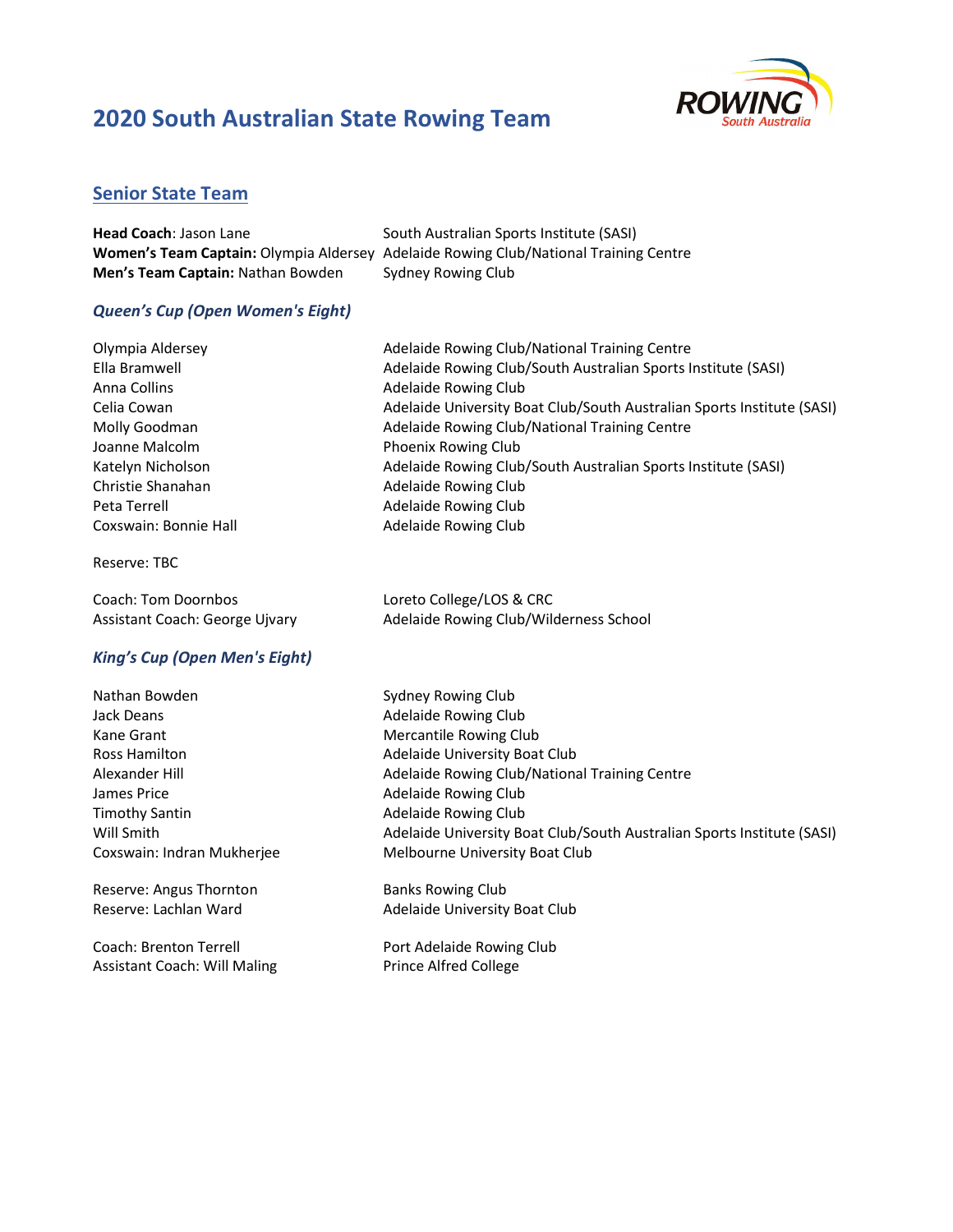

# Nell Slatter Trophy

| Verayna Zilm      | Adelaide Rowing Club/South Australian Sports Institute (SASI) |
|-------------------|---------------------------------------------------------------|
| Coach: Jason Lane | South Australian Sports Institute (SASI)                      |

## President's Cup

| <b>Oscar McGuinness</b> | Adelaide Rowing Club/South Australian Sports Institute (SASI) |
|-------------------------|---------------------------------------------------------------|
| Coach: Jason Lane       | South Australian Sports Institute (SASI)                      |

### PR3 W1x

| Anu Francis               | Torrens Rowing Club/South Australian Sports Institute (SASI) |
|---------------------------|--------------------------------------------------------------|
| Coach: Christine Maclaren | South Australian Sports Institute (SASI)                     |

#### PR3 M1x

| Jed Altschwager   | Torrens Rowing Club/South Australian Sports Institute (SASI) |
|-------------------|--------------------------------------------------------------|
| Coach: Jason Lane | South Australian Sports Institute (SASI)                     |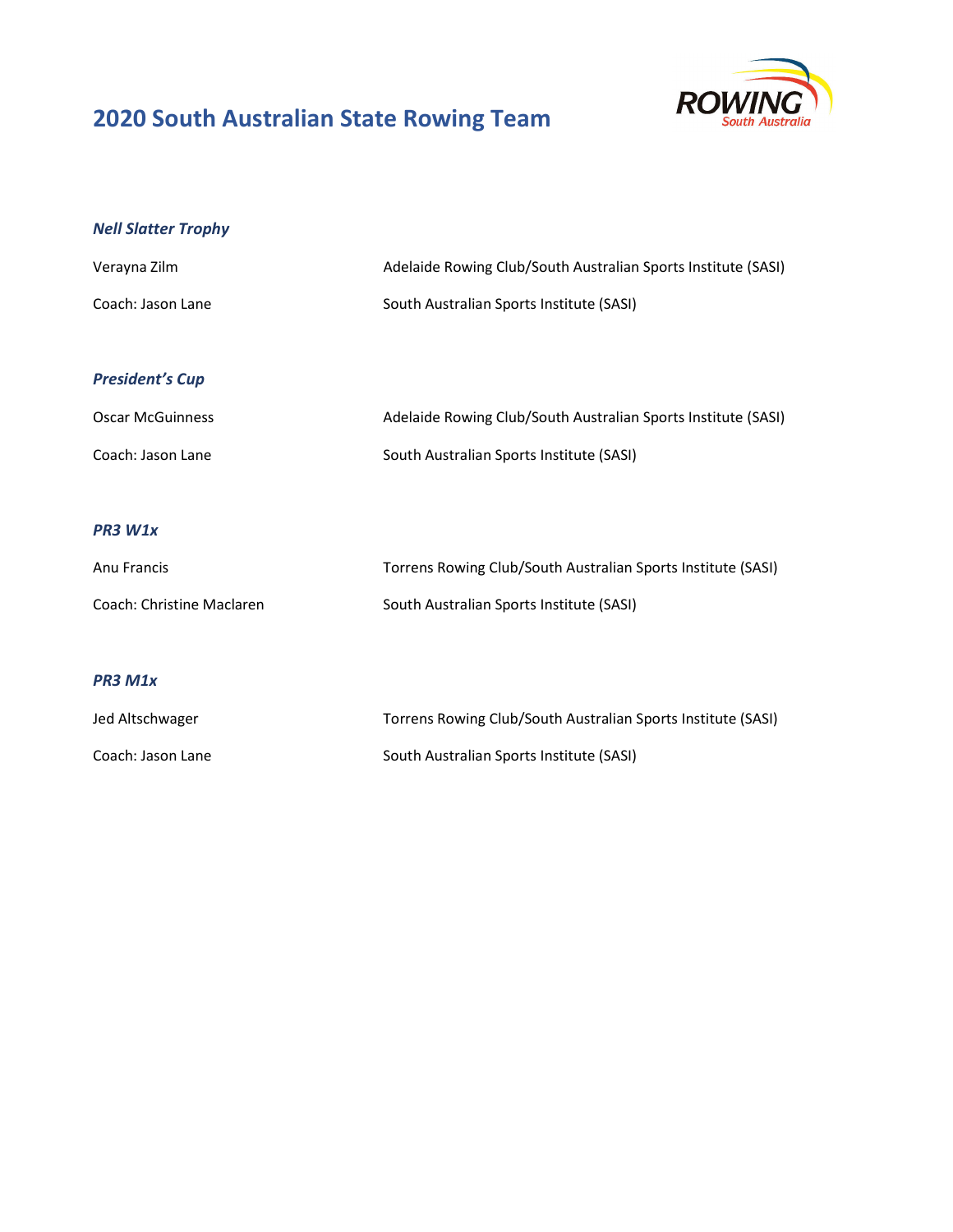

## Youth State Team

#### Bicentennial Cup (Women's Youth 8+)

| Sophie Barr                   | Saint Peter's Girls' School                     |
|-------------------------------|-------------------------------------------------|
| Ruby Hetherington             | Seymour College                                 |
| Gabby Huxtable                | Adelaide University Boat Club                   |
| Carys Jones                   | Adelaide University Boat Club                   |
| Antonina Lokteff              | <b>Adelaide Rowing Club</b>                     |
| Noni MacCallum                | Loreto Old Scholars & Community Rowing Club     |
| Clare Romanuik                | Saint Peter's Girls' School/Torrens Rowing Club |
| Sophie Tickner                | Adelaide University Boat Club                   |
| <b>Coxswain: Amy Carrodus</b> | Adelaide University Boat Club                   |
| Reserve: Alexis Dorogi        | Scotch College/Adelaide Rowing Club             |
| Reserve: Cleo Wilson          | Adelaide University Boat Club                   |
| Coach: Simon Lane             | Pembroke School/Adelaide Rowing Club            |

#### Noel F Wilkinson Trophy (Men's Youth 8+)

| Xavier Barnett       |
|----------------------|
| Max Behrens          |
| Nick Blackman        |
| Sam Button           |
| Adam Holland         |
| Hugo Jordan          |
| Oscar Moore          |
| Tom Oldfield         |
| Will Smart           |
| Cooper Williams      |
| Coxswain: Sam Burtor |

Reserves: TBC x2

Adelaide Rowing Club Saint Peter's College Pembroke School/South Australian Sports Institute (SASI) Torrens Rowing Club Scotch College Prince Alfred College/Torrens Rowing Club Adelaide University Boat Club Saint Peter's College Torrens Rowing Club Adelaide Rowing Club n **Communist Adelaide University Boat Club** 

Coach: James McRae Saint Peter's College/Murray Bridge Rowing Club